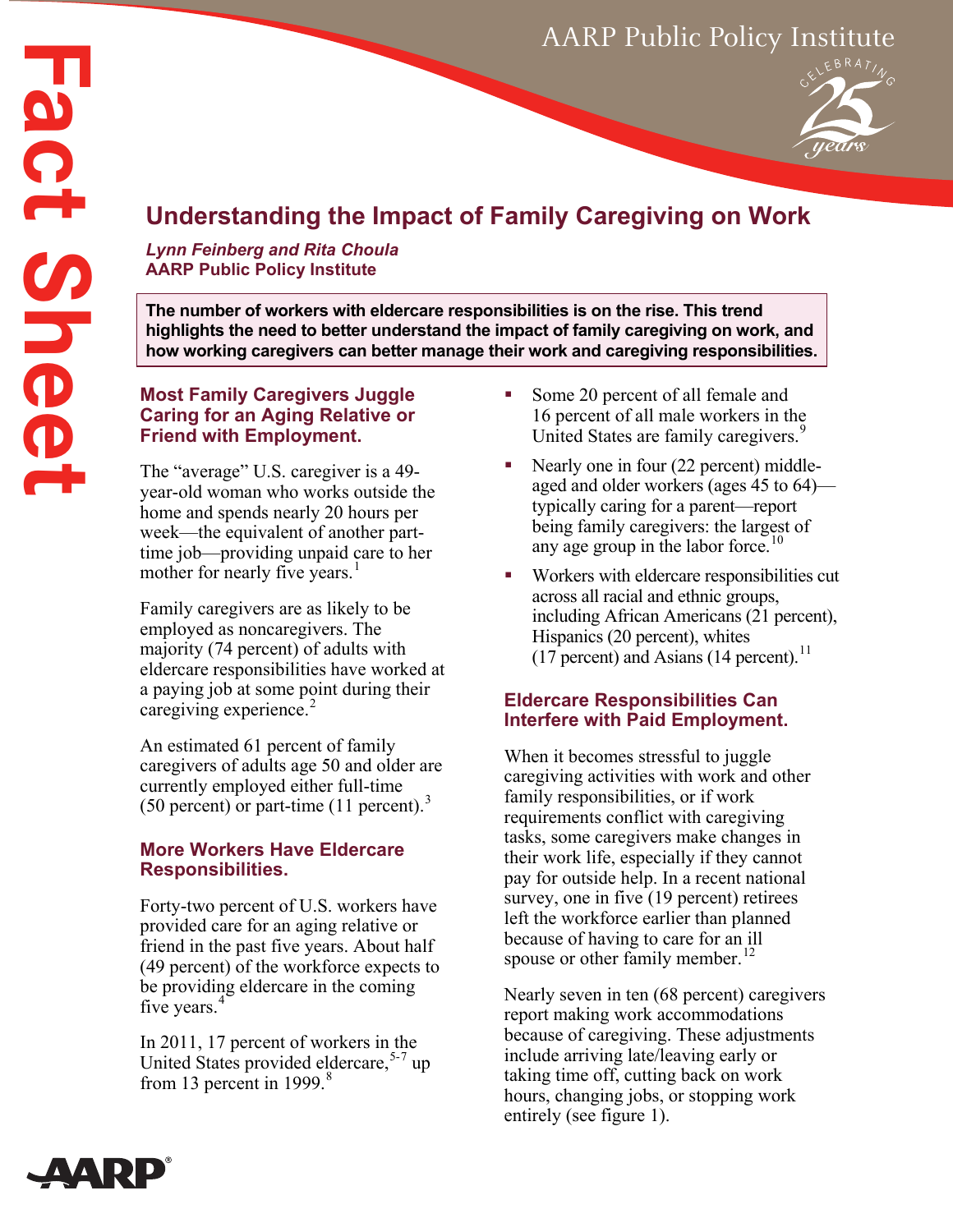

Source: National Alliance for Caregiving and AARP, *Caregiving in the U.S. 2009*.

Family caregivers with the most intense level of caregiving (those who provide 21+ hours of care each week) or those who live with their care recipient are especially likely to report having to make workplace accommodations.<sup>[13](#page-3-11)</sup>

Compared to other demographic groups, low-income workers, minorities, and women are more likely to reduce their work hours or leave the workforce because of their caregiving role.<sup>[14](#page-3-12)</sup>

The experience of working caregivers with eldercare responsibilities differs from that of workers with childcare or no dependent care responsibilities. Research has found that working caregivers of aging relatives report having less access to flexible work options to carry out their work and caregiving responsibilities, and perceive significantly lower job security than workers with childcare needs.<sup>1</sup>

#### **Family Caregivers Face Financial Hardships if They Must Leave the Workforce Due to Eldercare Demands.**

Family caregivers may forego earnings and Social Security benefits if they cut back on work hours or quit their jobs to give care. They also can lose job

security, career mobility, and employment-related benefits such as health insurance and contributions to retirement plans.<sup>[16](#page-3-14)</sup> Even small reductions in work hours to provide unpaid care can have long-term consequences for retirement security.<sup>[17](#page-3-15)</sup>

Family caregivers (age 50 and older) who leave the workforce to care for a parent lose, on average, nearly \$304,000 in wages and benefits over their lifetime. These estimates range from \$283,716 for men to  $$324,044$  for women.<sup>[18](#page-3-16)</sup>

Evidence suggests that assuming the role of caregiver for aging parents in midlife may substantially increase women's risk of living in poverty in old age.<sup>[19](#page-3-17)</sup>

#### **The Costs of Caregiving Affect Both Individual Workers and Employers.**

U.S. businesses lose up to an estimated \$33.6 billion per year in lost productivity from full-time working caregivers. Costs associated with replacing employees, absenteeism, workday distractions, supervisory time, and reductions in hours from full-time to part-time all take a toll. The average annual cost to employers per full-time working caregiver is  $$2,110.<sup>2</sup>$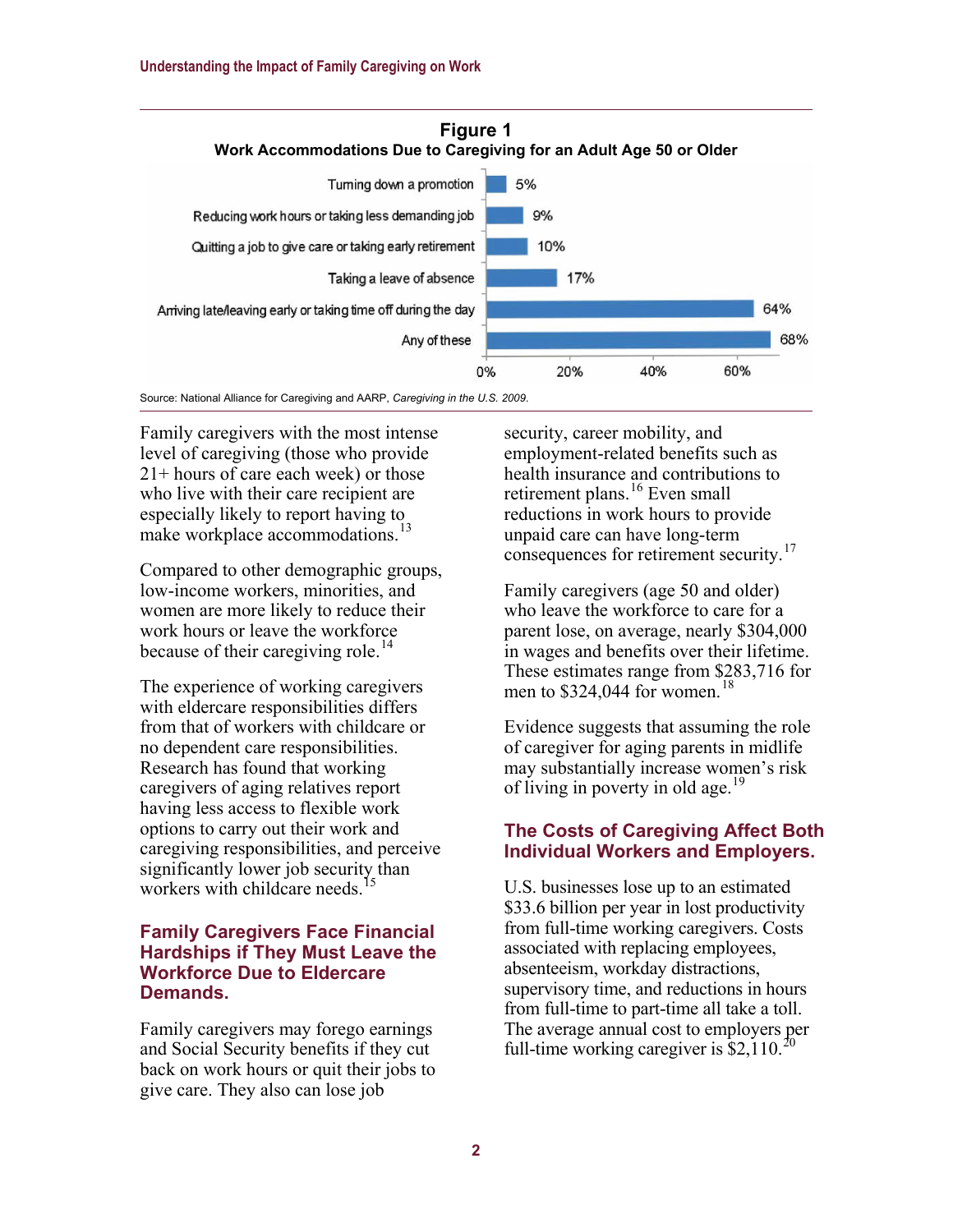Research also shows a link between working caregivers with eldercare responsibilities and their health care costs.

- In one study, employers paid about 8 percent more for the health care of caregiver employees compared to noncaregivers, potentially costing U.S. businesses \$13.4 billion per year.
- Both younger employees (age 18 to 39) and older employees (age 50+) with eldercare responsibilities were more likely to report fair or poor health in general. $^{21}$  $^{21}$  $^{21}$

#### **Eldercare Benefits Can Help Working Caregivers Better Manage Their Caregiving Responsibilities and Their Jobs.**

U.S. businesses first began adding eldercare resources to the range of workfamily programs in the mid-1980s. These early workplace supports were modeled after childcare programs that included resource and referral services.<sup>[22](#page-3-20)</sup>

Studies have documented that implementation of eldercare programs can benefit both employers and employees. Eldercare programs improve worker retention, productivity, stress levels, and health among workers.<sup>[23](#page-3-21)</sup>

Examples of such workplace programs include referral to caregiver resources in the community, on-site support groups for working caregivers, and discounted backup home care for emergency needs.

Employers have found eldercare benefits to be a competitive advantage both in new employee recruitment and retention of existing employees.

#### **Workplace Policies that Support and Accommodate Working Caregivers Show Business Benefits.**

Numerous studies have found that flexible workplace policies enhance employee productivity, lower absenteeism, reduce costs, and appear to positively affect profits. They also aid recruitment and retention efforts, allowing employers to retain a talented and knowledgeable workforce and save the money and time that would otherwise have been spent recruiting, interviewing, selecting, and training new employees.<sup>[24](#page-3-22)</sup>

In addition to specific eldercare benefits, flexible work options, family leave, and paid sick days are vital policies for working caregivers. These workplace benefits can help working adults balance their work, personal lives, and family caregiving responsibilities.

### **Endnotes**

<sup>1</sup> National Alliance for Caregiving (NAC) and AARP, *Caregiving in the U.S. 2009* (Bethesda, MD: NAC, and Washington, DC: AARP, November 2009). Funded by the MetLife Foundation.

 $<sup>2</sup>$  Ibid.</sup>

 $3$  Ibid.

<sup>4</sup> K. Aumann, E. Galinsky, K. Sakai, M. Brown, and J. T. Bond, *The Elder Care Study: Everyday Realities and Wishes for Change* (New York, NY: Families and Work Institute, October 2010).

<sup>5</sup> K. Mantos and E. Galinsky, *2012 National Study of Employers* (New York, NY: Families and Work Institute, 2012).

<sup>6</sup> Gallup, Inc., *More than One in Six American Workers Also Act as Caregivers*. Gallup-Healthways Well-Being Index (July 2011), [http://www.gallup.com/poll/148640/one-six-american-workers-act-caregivers.aspx.](http://www.gallup.com/poll/148640/one-six-american-workers-act-caregivers.aspx) 

<sup>7</sup> Bureau of Labor Statistics, American Time Use Survey Summary: 2011 Eldercare Module Results, [http://www.bls.gov/news.release/atus.nr0.htm.](http://www.bls.gov/news.release/atus.nr0.htm)